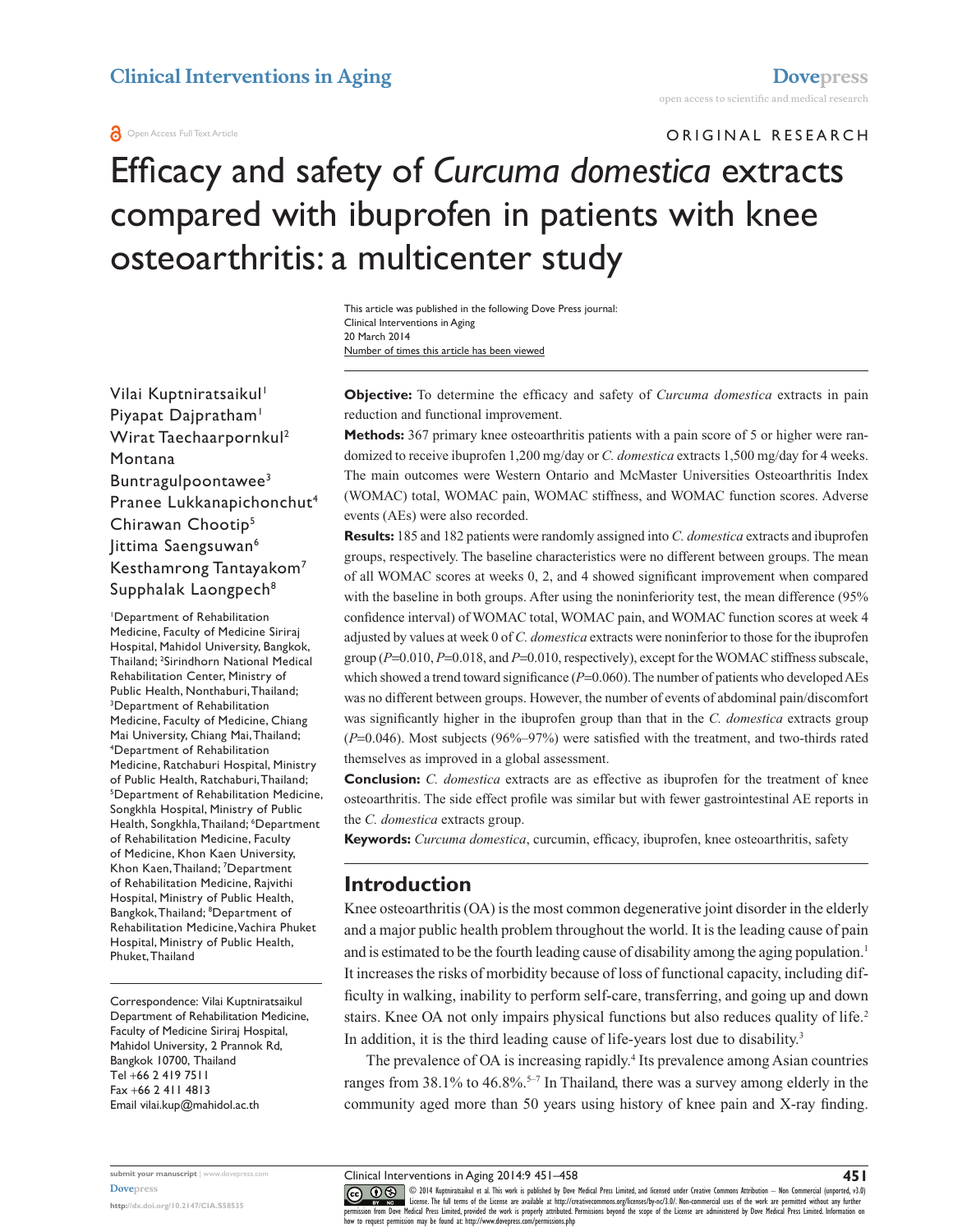It was found that the prevalence of knee OA ranged from 34.5% to 45.6%.8 Concerning pharmacologic treatment, nonsteroidal anti-inflammatory drugs (NSAIDs) are the most common prescription for pain relief in OA.<sup>9</sup> Unfortunately, some patients cannot use NSAIDs due to their adverse effects (AEs) on the gastrointestinal (GI) system, including dyspepsia, ulceration, upper GI bleeding, and perforation of the stomach or duodenum.<sup>10–12</sup>

Curcumin is a spice commonly used for a long time as a coloring agent (yellow) in many kinds of curry powder in Thai food. Evidence from in vitro studies revealed that curcumin has an inhibitory effect on substances involved in the inflammatory pathway, including lipoxygenase, cyclooxygenase (COX), phospholipase, collagenase, elastase, and hyaluronidase.13–16 Furthermore, curcumin was found to inhibit the activation of free radical activated transcription factors such as nuclear factor kappa B and nitric oxide synthase.<sup>13</sup> It also reduces the proinflammatory cytokines: eg, tumor necrosis factor alpha, interleukin (IL)-1 beta, IL-8, and matrix metalloproteinase-13.17,18 All of these substances have a major role in the inflammatory joint process. Jackson et al<sup>19</sup> reported that curcumin strongly inhibited collagenase and stromelysin expression, suggesting its therapeutic potential for the treatment of arthritis. Concerning safety profiles, curcumin was demonstrated to be safe, even after high-dose ingestion of up to  $8,000$  mg/day for 3 months.<sup>20,21</sup>

Nowadays, there is scarce information from clinical trials of curcumin in patients with knee OA. In 2009, we performed a single-blind randomized controlled trial to evaluate the efficacy of 2,000 mg/day of *Curcuma domestica* extracts compared with 800 mg/day of ibuprofen in 107 knee OA patients for 6 weeks.<sup>22</sup> There were some limitations in that study, including inadequate sample size, subtherapeutic dosage of ibuprofen (800 mg per day), a single-blinded assessor, and the unequal frequency of drug intake between the two groups. We decided to conduct this multicenter study with better design: ie, double-blind randomized controlled trial using a lower dosage of curcumin with a shortened duration to 4 weeks, in order to determine the efficacy and safety of 1,500 mg/day of *C. domestica* extracts in pain reduction and functional improvement compared with 1,200 mg/day of ibuprofen.

### **Materials and methods**

This study was registered at ClinicalTrials.gov (NCT00792818). The study protocol was conducted in accordance with the ethical principles stated in the most recent version of the Declaration of Helsinki. After receiving approval from the Institutional Review Board of eight tertiary hospitals in Thailand, including four hospitals in the central, one in the northern, one in the northeastern, and two in the southern regions of Thailand, we started to recruit knee OA patients from July 2010 to March 2012. The inclusion criteria were primary knee OA patients according to the American Rheumatism Association criteria23 who had a numerical rating scale of knee pain of  $\geq$  5 out of 10 and age  $\geq$  50 years. Patients who had abnormal liver function or renal function, history of peptic ulcer, allergy to curcumin or ibuprofen, or were unable to walk were excluded.

The randomization number was generated by computerized method, and the allocation codes were serially concealed in opaque envelops. After being recruited into the study, every subject received a knee X-ray, which indicated severity according to Kellgren–Lawrence criteria.<sup>24</sup> Then, all participants were randomly allocated to receive either 1,200 mg/day of ibuprofen or 1,500 mg/day of *C. domestica* extracts. For blinding patients and assessors, both medications were manufactured by the Department of Pharmacy, Siriraj Hospital, Bangkok, Thailand, in the form of a capsule, to make them identical in appearance. The treatment codes were kept by a pharmacist who was not involved in the study process. The patients were asked to take the medication in the form of two capsules after meals three times a day for 4 weeks and not to use other medications during the study. If they had severe pain, they could take tramadol as a rescue medication and were asked to record the amount of drug intake.

The outcomes were evaluated at week 2 and week 4 by the same assessor at each site. The principal outcomes were the Western Ontario and McMaster Universities Osteoarthritis Index (WOMAC), modified Thai version,<sup>25</sup> and a 6-minute walk distance. The WOMAC scores were composed of three subscales: ie, WOMAC pain, WOMAC stiffness, and WOMAC function. Each scale ranged from 0 to 10. The higher score represented more pain, more stiffness, or worse knee functions. For safety concerns, the AEs were recorded if the patients developed new symptoms during the study. Compliance of treatment was assessed using pill count at each visit. At the end of the study, the patients' global assessment and satisfaction were evaluated.

This study was designed as a noninferiority trial under the assumption of significant difference in WOMAC pain score after treatment of  $\pm 0.5$  point. We calculated the sample size by using the nQuery Advisor program, Release 6.0, 2005 (Statistical Solutions, Boston, MA, USA), based on mean change from baseline of our previous study<sup>22</sup> of a score of 1.9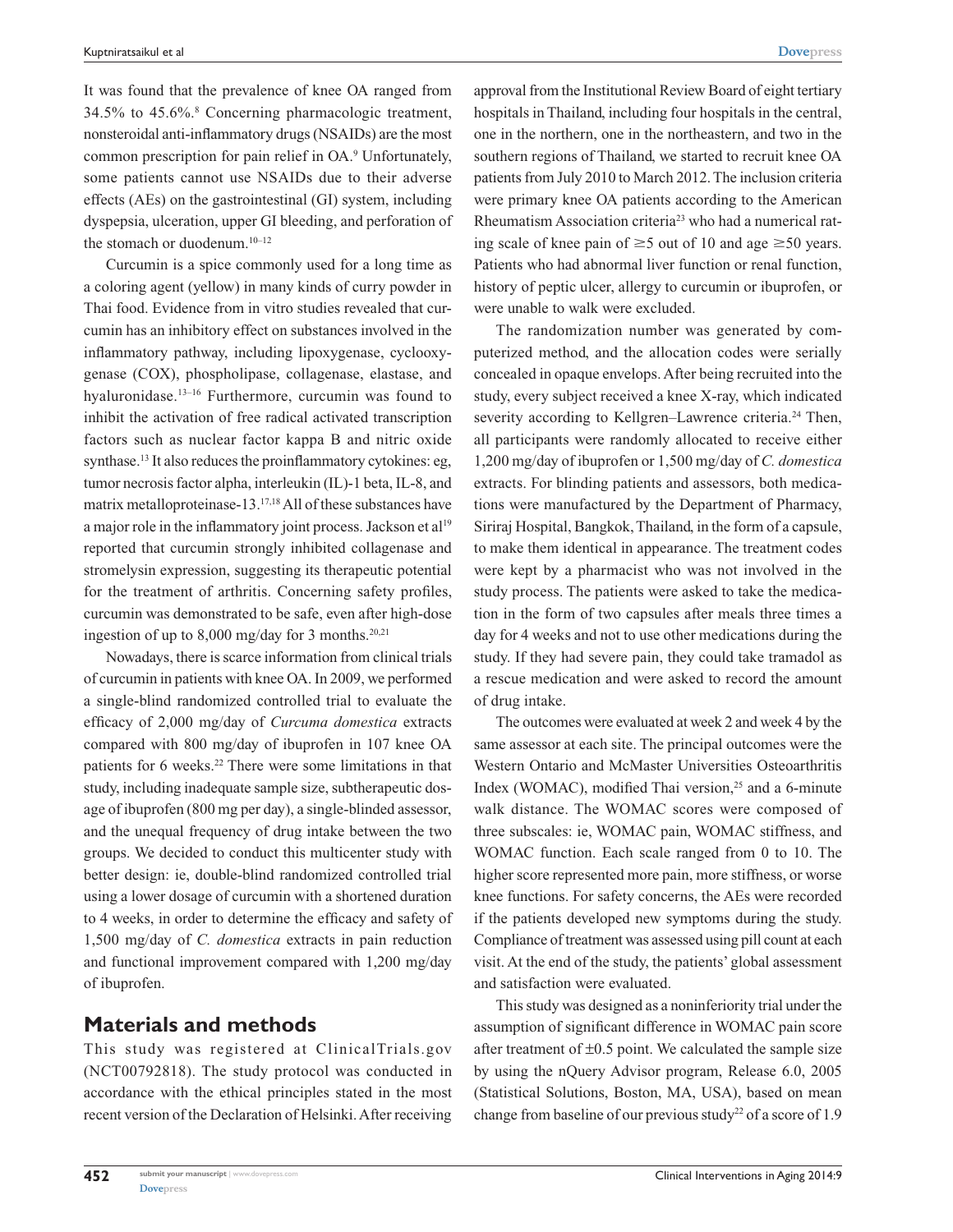*Curcuma domestica* extracts for knee osteoarthritis

with 5% type I error and 20% type II error, so the sample size of each group would be 180. In case of a 10% dropout rate, the sample size would be 198 per group. Repeated-measures analysis of variance was used to analyze the change over time of the main outcomes. The mean score, mean differences of WOMAC scores, and 6-minute walk distance at week 4 were compared between groups using analysis of covariance and the unpaired *t*-test for noninferiority and equality. The AE and satisfaction levels were analyzed using the chi-square test. The compliance of drug intake was compared using the *t*-test for equality. Per protocol analysis was applied for noninferiority study design.26

# Preparation of *C. domestica*

Dried rhizomes of *C. domestica* were ground into powder. The turmeric powder was extracted with ethanol and then evaporated at low pressure to obtain ethanol extract in the form of a semisolid containing oleoresin and curcuminoids. The oleoresin was removed to yield curcuminoids extract (total curcuminoids content between 75% and 85%). The peak ratio of curcumin to demethoxycurcumin and bisdemethoxycurcumin in the extract was determined by highperformance thin-layer chromatography. The peak ratio of curcumin to demethoxycurcumin to bisdemethoxycurcumin was 1:0.59:0.23. The extract (calculated for 250 mg of curcuminoids) was filled into a capsule under Good Manufacturing Practices standards.

## **Results**

A total of 524 knee OA patients were screened, but only 367 could be recruited. One hundred and eighty-two and 185 subjects were randomized to ibuprofen and *C. domestica* extracts groups, respectively. Only 160 patients in the ibuprofen and 171 in the *C. domestica* extracts groups completed the study. The reasons for those subjects being lost to follow-up are presented in Figure 1. There were seven patients in the ibuprofen group and one patient in the *C. domestica* extracts group who were lost to follow-up due to AEs.



**Figure 1** Flow of participants through stages of a randomized trial.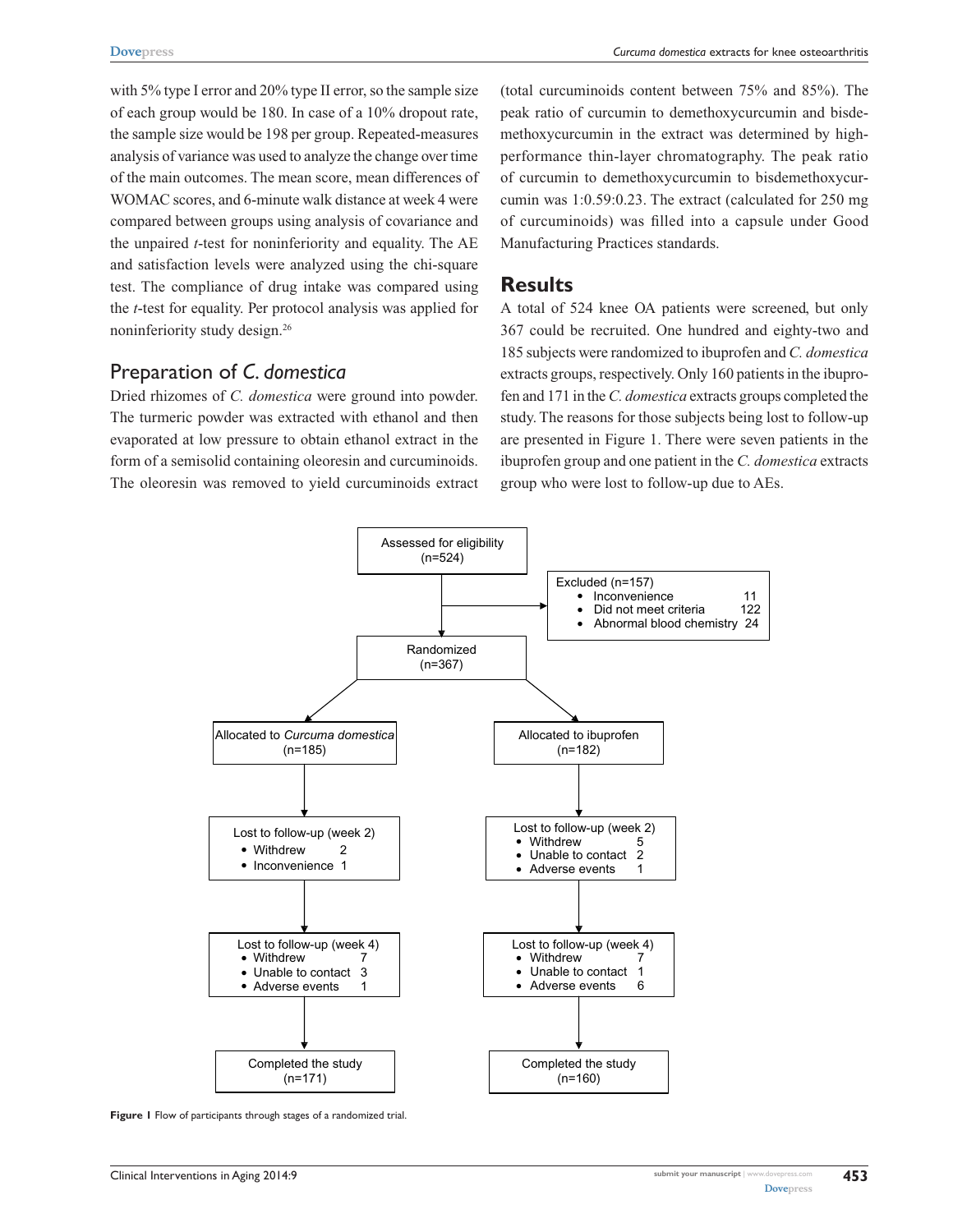The baseline characteristics of participants were no different between the two groups (Table 1). The study population had a mean age of 60 years, a female predominance (approximately 90%), and a body mass index of 26 kg/m<sup>2</sup>. Nearly 60% of them had unilateral knee OA. Few patients (7%) used walking aids. Only one-third used knee support and took pain relief medication. Three-quarters of them performed knee exercise (one to seven times/week). The WOMAC total, WOMAC pain, WOMAC stiffness, and WOMAC function at baseline scores were higher than 5 out of 10 and were no different between groups. The 6-minute walk distance was 304 meters and 310 meters in the ibuprofen and *C. domestica* extracts groups. The numbers of knee X-rays with II–IV grading classified by Kellgren–Lawrence criteria were 138 (86.8%) versus (vs) 150 (87.7%) in the ibuprofen and *C. domestica* extracts groups, respectively, with no difference.

#### **Table 1** Baseline characteristics of 331 participants

| <b>Baseline characteristics</b>        | <b>Ibuprofen</b><br>$(n=160)$ | Curcuma<br>domestica<br>extracts | P-value <sup>a</sup> |
|----------------------------------------|-------------------------------|----------------------------------|----------------------|
|                                        |                               | $(n=171)$                        |                      |
| Mean age $\pm$ SD (years)              | $60.9 \pm 6.9$                | $60.3 \pm 6.8$                   | 0.452                |
| Sex:female                             | 139 (86.9%)                   | 157 (91.8%)                      | 0.144                |
| Mean BMI $\pm$ SD (kg/m <sup>2</sup> ) | $26.6 \pm 4.0$                | $26.5 \pm 3.7$                   | 0.918                |
| Mean duration of                       | $52.0 \pm 51.7$               | $51.3 \pm 53.4$                  | 0.898                |
| pain $\pm$ SD (months)                 |                               |                                  |                      |
| Knee pain                              |                               |                                  |                      |
| Unilateral                             | 92 (57.5%)                    | 93 (54.4%)                       | 0.569                |
| <b>Bilateral</b>                       | 68 (42.5%)                    | 78 (45.6%)                       |                      |
| Using walking aids                     | 11(6.9%)                      | 12(7.0%)                         | 0.959                |
| Using knee support                     | 64 (40.0%)                    | 60(35.1%)                        | 0.356                |
| (one to seven times/week)              |                               |                                  |                      |
| Routinely taking pain                  | 48 (30.0%)                    | 42 (24.6%)                       | 0.266                |
| medicine (three to                     |                               |                                  |                      |
| seven times/week)                      |                               |                                  |                      |
| Exercising knee (one to                | 122 (76.3%)                   | 127 (74.3%)                      | 0.677                |
| seven times/week)                      |                               |                                  |                      |
| WOMAC total $\pm$ SD                   | $5.2 \pm 1.7$                 | $5.3 \pm 1.8$                    | 0.611                |
| WOMAC pain $\pm$ SD                    | $5.4 \pm 1.7$                 | $5.3 \pm 1.8$                    | 0.899                |
| WOMAC stiffness $\pm$ SD               | $5.2 + 2.6$                   | $5.1 \pm 2.6$                    | 0.847                |
| WOMAC functions $\pm$ SD               | $5.1 \pm 1.8$                 | $5.3 + 2.0$                      | 0.440                |
| 6-minute walk distance $\pm$ SD        | 304.5±83.8                    | $310.9 \pm 84.8$                 | 0.489                |
| (meters)                               |                               |                                  |                      |
| X-ray grading <sup>b</sup>             |                               |                                  |                      |
| Grade I                                | 21(13.2%)                     | 21 (12.3%)                       | 0.543                |
| Grade II                               | 57 (35.8%)                    | 74 (43.3%)                       |                      |
| Grade III                              | 54 (34.0%)                    | 48 (28.1%)                       |                      |
| Grade IV                               | 27 (17.0%)                    | 28 (16.3%)                       |                      |

Notes: <sup>a</sup>Unpaired *t*-test or chi-square test; <sup>b</sup>Kellgren–Lawrence grading: 0= normal radiograph; l= doubtful pathology; ll= minimal osteophytes, possible narrowing, cysts, and sclerosis; III= moderate, as in definite osteophytes with moderate joint space narrowing; IV= severe, with large osteophytes and definite joint space narrowing. **Abbreviations:** BMI, body mass index; SD, standard deviation; WOMAC, Western Ontario and McMaster Universities Osteoarthritis Index.

Figure 2 presents the changes over time of the mean (standard deviation) of WOMAC total, WOMAC pain, WOMAC stiffness, and WOMAC function subscales at week 0, week 2, and week 4 of both groups using repeated-measures analysis of variance. A within-group comparison of WOMAC scores showed decreased scores in both groups, which meant significant improvement from baseline  $(P<0.001)$ . However, the between-group comparison showed no differences in WOMAC scores (*P*=0.326, *P*=0.531, *P*=0.522, and *P*=0.278 for WOMAC total, WOMAC pain, WOMAC stiffness, and WOMAC function subscales, respectively).

Concerning the effectiveness of *C. domestica* extracts in this study, we compared the primary outcomes at week 4 adjusted by week 0. The mean, standard deviation, and difference values (95% confidence interval [CI]) of WOMAC total score, WOMAC pain, WOMAC stiffness, and WOMAC function subscales at week 4 are presented in Table 2. All of the WOMAC scores in the *C. domestica* extracts group seemed to be more than those in the ibuprofen group. However, after using the noninferiority test, the mean difference (95% CI) of the WOMAC total, WOMAC pain, and WOMAC function subscales at week 4 adjusted by week 0 of the *C. domestica* extracts group was within 0.5 point, which means that the *C. domestica* extracts group was noninferior to the ibuprofen group (*P*=0.010, *P*=0.018, and *P*=0.010, respectively), whereas the WOMAC stiffness subscale showed a trend toward significance (*P*=0.060). In addition, the 6-minute walk distance at week 4 was approximately 350 meters, which was no different between the groups (mean difference and 95% CI were 7.18 meters and  $-7.01$ ) to 21.38 meters).

In addition, the number of subjects with AE occurring during the study was no different between the two groups (35.7% in ibuprofen vs 29.7% in the *C. domestica* extracts group, *P*=0.222, Table 3). Common AEs were dyspepsia, abdominal pain/distension, nausea, loose stool, and pitting edema. For the numbers of events that occurred, the rate of abdominal pain/distension was significantly lower in the *C. domestica* extracts group than in the ibuprofen group  $(10.8\% \text{ vs } 18.1\%, P=0.046)$ . However, the rates of dyspepsia, nausea, and pitting edema were higher in the ibuprofen group than in the *C. domestica* extracts group (15.9% vs 11.4% for dyspepsia, 8.2% vs 4.9% for nausea, and 7.1% vs 3.8% for pitting edema), but none of these events reached statistical significance. Only the symptom of loose stool was higher in the *C. domestica* extracts group than in the ibuprofen group, also with no difference (11.9% vs 8.8%, *P*=0.330). There were two patients in the ibuprofen group who had melena.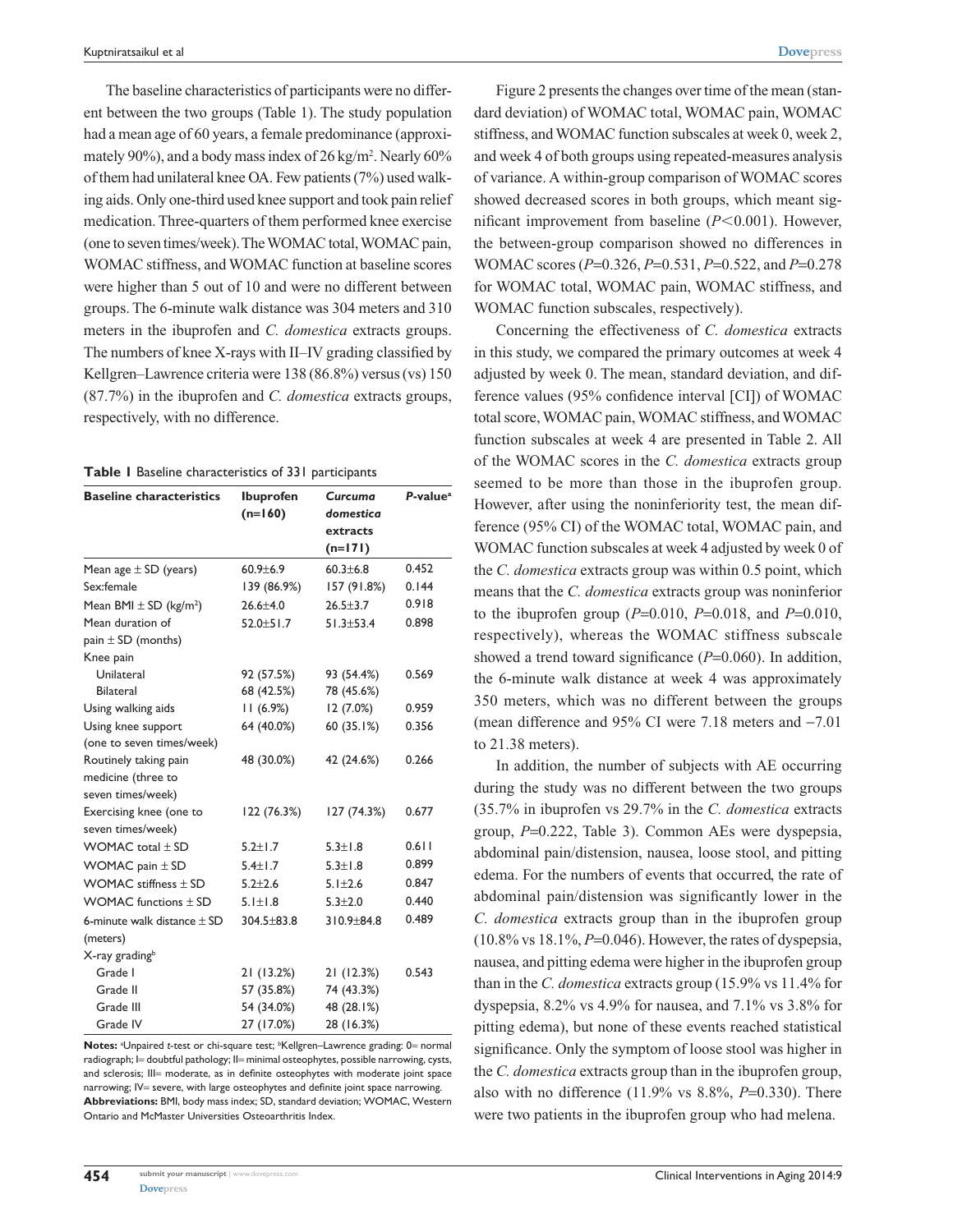

**Figure 2** The changes over time of Western Ontario and McMaster Universities Osteoarthritis Index (WOMAC) total, WOMAC pain, WOMAC stiffness, and WOMAC function scores at weeks 0, 2, and 4 of both groups using repeated-measures analysis of variance.

There was no difference in drug compliance between the groups (93.8% vs 92.6% in the ibuprofen and *C. domestica* extracts groups, respectively,  $P=0.202$ ). Concerning the rescue drug, two  $(1.1\%)$  and five  $(2.7\%)$  patients in the ibuprofen group and the *C. domestica* extracts group used tramadol, but no significant difference was found (*P*=0.449). The patients' global assessment and satisfaction at week 4 also was no different between groups (*P*=0.665 and *P*=0.707, respectively). Most subjects (96%–97%) were satisfied with the treatment, and two-thirds of them rated themselves as improved in a global assessment (Table 4).

#### **Discussion**

In the past decade, evidence in vitro has revealed the efficacy of curcumin in many aspects, including antiinflammatory,<sup>20,27</sup> antioxidant,<sup>28</sup> and anticarcinogenic.<sup>29–31</sup> We were interested in its anti-inflammatory effect because some patients with knee OA are unable to use NSAIDs due to their gastrointestinal AEs.10–12 The mechanism of anti-inflammatory activity of curcumin extracts was demonstrated by the inhibition of many different substances that play a major role in inflammation, including phospholipase, lipoxygenase, COX-2, leukotrienes, thromboxane, prostaglandins, collagenase, elastase, hyaluronidase, tumor necrosis factor-α, IL-1, IL-8, and IL-12.<sup>13-17</sup> In addition, Henrotin et al<sup>32</sup> found that diferuloylmethane (the active ingredient of curcumin) protects chondrocytes by inhibiting IL-1β, activator protein-1/nuclear factor kappa B, and matrix metalloproteinase-3 and preventing chondrocyte apoptosis. Lev-Ari et al<sup>33</sup> reported an in vitro study of

**Table 2** Mean, SD, and difference (95% CI) of WOMAC total, WOMAC pain, WOMAC stiffness, and WOMAC function scores and 6-minute walk distance at week 4 adjusted by week 0 in ibuprofen and *Curcuma domestica* groups

| Mean score at week 4            | <b>Ibuprofen</b> | C. domestica extracts | Mean difference <sup>a</sup> | P-value            |
|---------------------------------|------------------|-----------------------|------------------------------|--------------------|
| adjusted by week $0 \pm SD$     | $(n=160)$        | $(n=171)$             | (95% CI)                     |                    |
| <b>WOMAC</b> total score        | $3.23 \pm 1.97$  | $3.36 + 2.04$         | $-0.07$ ( $-0.43$ , 0.29)    | $0.010^{b}$        |
| WOMAC pain subscale             | $3.17 \pm 1.98$  | $3.25 \pm 2.11$       | $-0.09$ ( $-0.47$ , 0.29)    | 0.018 <sup>b</sup> |
| <b>WOMAC</b> stiffness subscale | $3.16 \pm 2.36$  | $3.28 + 2.38$         | $-0.15$ ( $-0.59$ , 0.29)    | 0.060 <sup>b</sup> |
| <b>WOMAC</b> function subscale  | $3.26 + 2.05$    | $3.41 \pm 2.09$       | $0.06$ (-0.43, 0.32)         | 0.010 <sup>b</sup> |
| 6-minute walk (meters)          | 347.99 + 86.60   | $345.43 + 91.66$      | $7.18 (-7.01, 21.38)$        | 0.320c             |

**Notes:** <sup>a</sup> Estimated marginal means week 4 adjusted by week 0 of ibuprofen group minus *C. domestica* extracts group; b analysis of covariance and unpaired *t*-test for noninferiority test; 'analysis of covariance for equality.

**Abbreviations:** CI, confidence interval; SD, standard deviation; WOMAC, Western Ontario and McMaster Universities Osteoarthritis Index.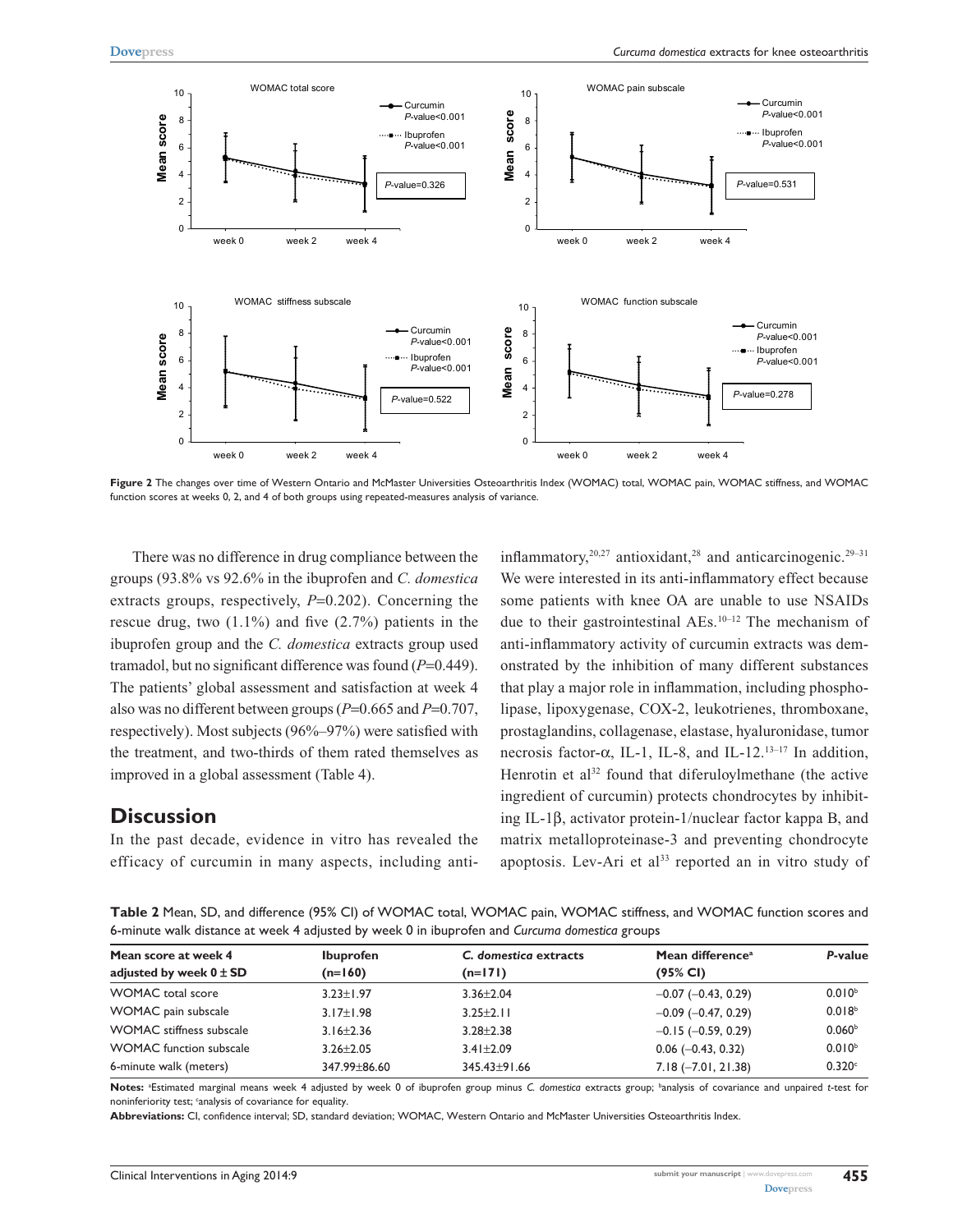**Table 3** Adverse events (AEs) occurring during study compared between two groups

| <b>Adverse events</b>         | <b>Ibuprofen</b><br>$(n=182)$ | Curcuma domestica<br>extracts<br>$(n=185)$ | $P-valuea$         |
|-------------------------------|-------------------------------|--------------------------------------------|--------------------|
| Number of patients<br>with AE | 65 (35.7%)                    | 55 (29.7%)                                 | 0.222              |
| Number of events              |                               |                                            |                    |
| Abdominal pain/               | 33 (18.1%)                    | 20 (10.8%)                                 | 0.046 <sup>b</sup> |
| distension                    |                               |                                            |                    |
| <b>Dyspepsia</b>              | 29 (15.9%)                    | 21(11.4%)                                  | 0.201              |
| <b>Nausea</b>                 | 15(8.2%)                      | 9(4.9%)                                    | 0.191              |
| Loose stool                   | 16(8.8%)                      | 22 (11.9%)                                 | 0.330              |
| Melena                        | 2(1.1%)                       |                                            | 0.245              |
| Pitting edema                 | 13(7.1%)                      | 7 (3.8%)                                   | 0.156              |

Notes: <sup>a</sup>Chi-square test, Fisher's exact test; <sup>b</sup>statistical significance.

curcumin with COX-2 anti-inflammatory agents that showed that it can inhibit COX by reducing prostaglandin E2 level. However, studies of the efficacy of curcumin in knee OA patients are scarce.

There are some clinical studies concerning the efficacy of curcumin. Belcaro et al<sup>34</sup> studied the effect of Meriva® (Indena S.p.A., Milan, Italy) 1,000 mg per day (containing curcumin 200 mg/day) combined with NSAIDs or analgesic drugs for 8 months in 100 knee OA patients with Kellgren–Lawrence grade I–II severity. They found that it could significantly improve WOMAC scores and walking distance only in the study group. However, their study used a low dose of curcumin in combination with NSAIDs, not a head-to-head comparison between curcumin and NSAIDs as in our study. The duration of drug intake was 8 months. In addition, subjects in their study were young with a mean age of 44 years and mild severity of knee OA (X-ray grading I–II). These may be the reasons why their outcomes seem to be good. The compliance of drug intake among the groups was not reported.

Another study from India reported a comparative trial concerning the efficacy of RA-11 (Artrex, Mendar ; Bioved

| <b>Variables</b>   | <b>Ibuprofen</b><br>$(n=160)$ | Curcuma domestica<br>extracts<br>$(n=171)$ | $P-valuea$ |
|--------------------|-------------------------------|--------------------------------------------|------------|
| Global assessment  |                               |                                            | 0.665      |
| Improved           | 102 (63.8%)                   | 110(64.3%)                                 |            |
| Indifferent        | 52 (32.5%)                    | 58 (33.9%)                                 |            |
| Deteriorated       | 6(3.7%)                       | 3(1.8%)                                    |            |
| Satisfaction index |                               |                                            | 0.707      |
| Satisfied          | 153 (95.6%)                   | 166(97.1%)                                 |            |
| Indifferent        | 7(4.4%)                       | 4(2.3%)                                    |            |
| Unsatisfied        |                               | $(0.6\%)$                                  |            |

Note: <sup>a</sup>Chi-square test for trend.

Pharmaceuticals, Inc., Pune, India), the multiplant Ayuravej drug that is composed of *Withania somnifera*, *Boswellia serrata*, *Zingiber officinale*, and *Curcuma longa*, in 90 patients with knee OA.<sup>35</sup> Subjects were randomized to have RA-11 or placebo for 32 weeks. Their results were that knee pain score and WOMAC score significantly decreased  $(P<0.05$ ,  $P<0.01$ ) only in the study group. However, there were 28 subjects who withdrew before the end of the study. This study was different from ours because it used a mixture of drugs and compared with placebo, whereas we chose curcuminoid extracts and compared with an active controlled drug (ibuprofen).

A study from Thailand carried out by Pinsornsak and Niempoog36 in 2012 performed a randomized control trial of the efficacy of 1,000 mg/day of *C. longa* extract as an adjuvant therapy of diclofenac (75 mg/day) for 3 months in 88 primary knees with OA. They found no statistical significance between groups in visual analog scale for pain and functions evaluated by Knee Injury and Osteoarthritis Outcome Score.<sup>37</sup> That means that *C. longa* extract does not add more benefit for subjects than those receiving only diclofenac.

From our previous study in 2009, even though there was a trend toward a greater effect in patients receiving *C. domestica* extracts, we could not definitely conclude that *C. domestica* extracts were as effective as ibuprofen, because the upper limit of the 95% CI of mean difference in the pain score exceeded the prespecified equivalence limit (one point). This study adjusted some of the methodology to correct those flaws: ie, the frequency and dosage of *C. domestica* extracts and ibuprofen (1,500 mg/d vs 1,200 mg/d, respectively, divided into three times per day), the double-blinded controlled trial, and shortening the duration of drug intake from 6 weeks to 4 weeks due to the better trend of outcomes at week 4 from our previous study.22 In addition, for precision of outcomes, we chose the narrow range of difference  $(\pm 0.5 \text{ point})$  in main outcome after treatment, and we used the *t*-test for noninferiority to determine effect between groups.

One thing that we have concern about is the dosage of ibuprofen used in the active controlled group. Even though ibuprofen at a higher dosage of 1,800 mg per day can be expected to have higher tissue distribution, decrease proinflammatory synovial fluid cytokine levels, and provide better control of knee symptoms, as reported by Gallelli et al,38,39 we still chose a daily dose of 1,200 mg ibuprofen in this study. The reasons were that Thai people have a lower average body weight compared with Caucasians, and our rheumatologist suggested a daily dosage of 800–1,200 mg of ibuprofen in daily practice. Moreover, a higher dosage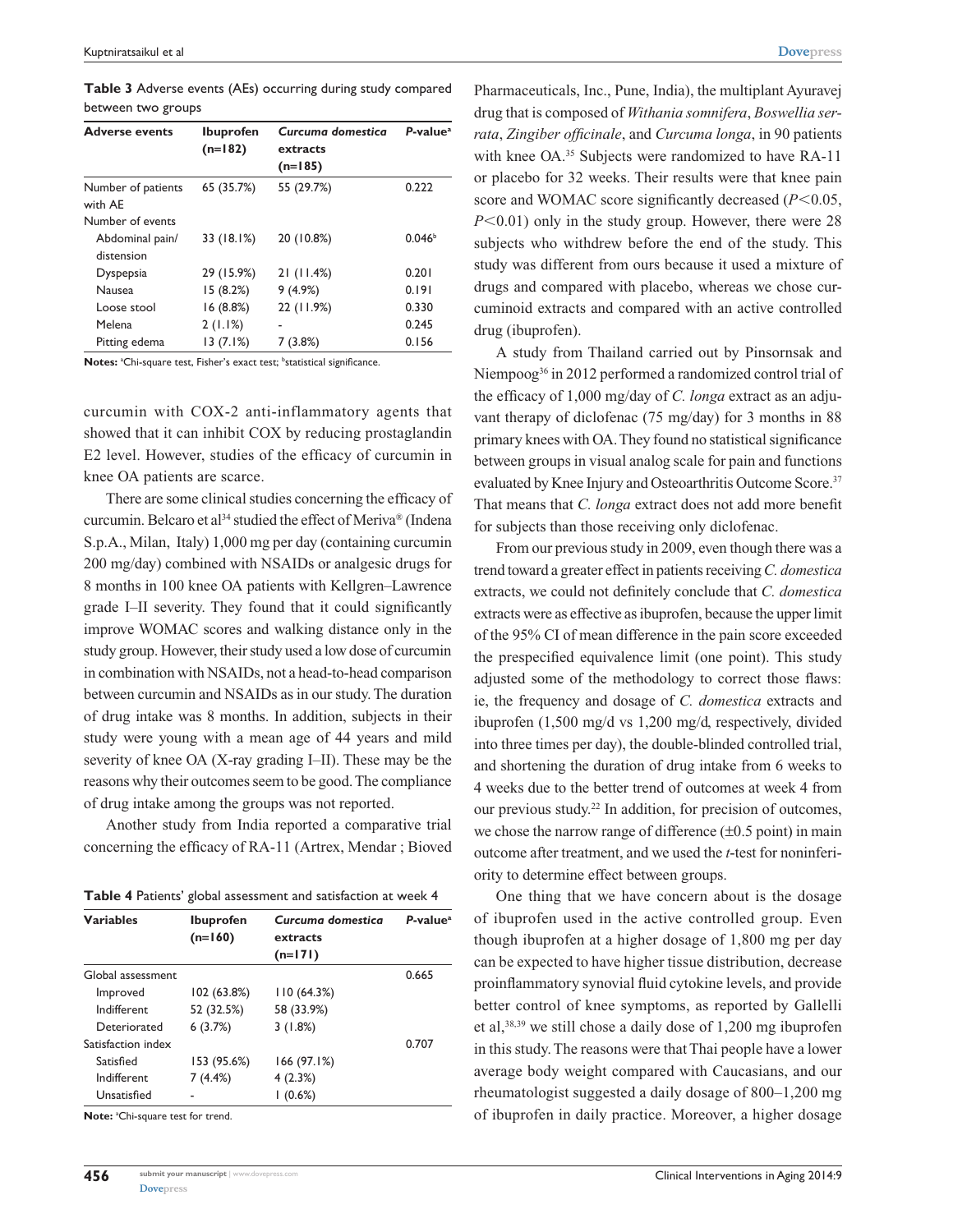would increase risk of GI AE, especially melena, as presented in this study.

Finally, our results show that the mean differences of all WOMAC scores of the *C. domestica* group (except stiffness subscale) were noninferior to the ibuprofen group, and those values were within a prespecified range of noninferiority limit (0.5 point). The 6-minute walk distance was also no different between groups. Therefore, we can conclude that *C. domestica* extracts were as efficacious as ibuprofen in pain reduction and functional improvement. For safety concerns, *C. domestica* extracts showed safety profiles better than ibuprofen in terms of abdominal pain/distension. In addition, seven patients in the ibuprofen group were lost to follow-up due to AEs, as compared with one patient in the *C. domestica* extracts group. This evidence supports the safety profile of the *C. domestica* extracts group. Cheng et al<sup>21</sup> reported that *C. domestica* extracts can be provided at 2,000 mg/d for 6 weeks or an even higher dose of up to 8,000 mg/d for 3 months without any serious AEs. Moreover, the compliance rate of both drugs in this study was more than 90%. Patients' global assessment of improvement was approximately 64% in both groups, and more than 95% of both groups were satisfied with the treatment outcomes. All these documented results confirm the efficacy and safety of *C. domestica* extracts.

# **Conclusion**

*C. domestica* extracts are noninferior to ibuprofen for the treatment of knee OA. The AE profile was similar but with fewer GI AE reports in the *C. domestica* extracts group.

# **Acknowledgments**

The authors would like to thank Mr Suthiphol Udompunturuk and Ms Julaporn Poolium for statistical analyses, and Professor Manee Rattanachaiyanont for reviewing the manuscript. This study was supported by the National Research Council of Thailand (NRCT), the Clinical Research and Collaborative Network (CRCN), and the Thai Government Pharmaceutical Organization (GPO).

# **Disclosure**

The authors report no conflicts of interest in this work.

#### **References**

- 1. Fransen M, Bridgett L, March L, Hoy D, Penserga E, Brooks P. The epidemiology of osteoarthritis in Asia. *Int J Rheum Dis*. 2011;14(2): 113–121.
- 2. Kim IJ, Kim HA, Seo YI, et al. Prevalence of knee pain and its influence on quality of life and physical function in the Korean elderly population: a community based cross-sectional study. *J Korean Med Sci*. 2011;26(9):1140–1146.
- 3. March LM, Bagga H. Epidemiology of osteoarthritis in Australia. *Med J Aust*. 2004;180(Suppl 5):S6–S10.
- 4. Suri P, Morgenroth DC, Hunter DJ. Epidemiology of osteoarthritis and associated comorbidities. *PM R*. 2012;4(Suppl 5):S10–S19.
- 5. Du H, Chen SL, Bao CD, et al. Prevalence and risk factors of knee osteoarthritis in Huang-Pu District, Shanghai, China. *Rheumatol Int*. 2005;25(8):585–590.
- 6. Yoshida S, Aoyagi K, Felson DT, Aliabadi P, Shindo H, Takemoto T. Comparison of the prevalence of radiographic osteoarthritis of the knee and hand between Japan and the United States. *J Rheumatol*. 2002;29(7): 1454–1458.
- 7. Cho HJ, Chang CB, Kim KW, et al. Gender and prevalence of knee osteoarthritis types in elderly Koreans. *J Arthroplasty*. 2011;26(7): 994–999.
- 8. Kuptniratsaikul V, Tosayanonda O, Nilkanuwong S, Thamlikitkul V. The epidemiology of knee osteoarthritis patients. *J Med Assoc Thai*. 2002;85(2):154–161.
- 9. Seed SM, Dunican KC, Lynch AM. Osteoarthritis: a review of treatment options. *Geriatrics*. 2009;64(10):20–29.
- 10. Gumbrevicius G, Milasius A, Sveikata A. Nonsteroidal anti-inflammatory agents: choice between disturbances of gastrointestinal tract and cardiovascular toxicity. *Medicina (Kaunas)*. 2006;42(5):429–439.
- 11. Gallelli L, Colosimo M, Pirritano D, et al. Retrospective evaluation of adverse drug reactions induced by nonsteroidal anti-inflammatory drugs. *Clin Drug Investig*. 2007;27(2):115–122.
- 12. Turajane T, Wongbunnak R, Patcharatrakul T, Ratansumawong K, Poigampetch Y, Songpatanasilp T. Gastrointestinal and cardiovascular risk of non-selective NSAIDs and COX-2 inhibitors in elderly patients with knee osteoarthritis. *J Med Assoc Thai*. 2009;92(Suppl 6): S19–S26.
- 13. Bengmark S. Curcumin, an atoxic antioxidant and natural NF kappa B, cyclooxygenase-2, lipooxygenase, and inducible nitric oxide synthase inhibitor: a shield against acute and chronic diseases. *J Parenter Enteral Nutr*. 2006;30(1):45–51.
- 14. Oyagbemi AA, Saba AB, Ibraheem AO. Curcumin: from food spice to cancer prevention. *Asian Pac J Cancer Prev*. 2009;10(6):963–967.
- 15. Khanna D, Sethi G, Ahn KS, et al. Natural products as a gold mine for arthritis treatment. *Curr Opin Pharmacol*. 2007;7(3):344–351.
- 16. Saja K, Babu MS, Karunagaran D, Sudhakaran PR. Anti-inflammatory effect of curcumin involves downregulation of MMP-9 in blood mononuclear cells. *Int Immunopharmacol*. 2007;7(13):1659–1667.
- 17. Kim KH, Lee EN, Park JK, et al. Curcumin attenuates TNF-α-induced expression of intercellular adhesion molecule-1, vascular cell adhesion molecule-1 and proinflammatory cytokines in human endometriotic stromal cells. *Phytother Res*. 2012;26(7):1037–1047.
- 18. Yang Q, Wu S, Mao X, Wang W, Tai H. Inhibition effect of curcumin on TNF- $\alpha$  and MMP-13 expression induced by advanced glycation end products in chondrocytes. *Pharmacology*. 2013;91(1–2): 77–85.
- 19. Jackson JK, Higo T, Hunter WL, Burt HM. The antioxidants curcumin and quercetin inhibit inflammatory processes associated with arthritis. *Inflam Res*. 2006;55(4):168–175.
- 20. Chainani-Wu N. Safety and anti-inflammatory activity of curcumin: a component of tumuric (*Curcuma longa*). *J Altern Complement Med*. 2003;9(1):161–168.
- 21. Cheng AL, Hsu CH, Lin JK, et al. Phase I clinical trial of curcumin, a chemopreventive agent, in patients with high-risk or pre-malignant lesions. *Anticancer Res*. 2001;21(4B):2895–2900.
- 22. Kuptniratsaikul V, Thanakhumtorn S, Chinswangwatanakul P, Wattanamongkonsil L, Thamlikitkul V. Efficacy and safety of *Curcuma domestica* extracts in patients with knee osteoarthritis. *J Altern Comple Med*. 2009;15(8):891–897.
- 23. Altman R, Asch E, Bloch D, et al. Development of criteria for the classification and reporting of osteoarthritis. Classification of osteoarthritis of the knee. Diagnostic and Therapeutic Criteria Committee of the American Rheumatism Association. *Arthritis Rheum*. 1986;29(8):1039–1049.